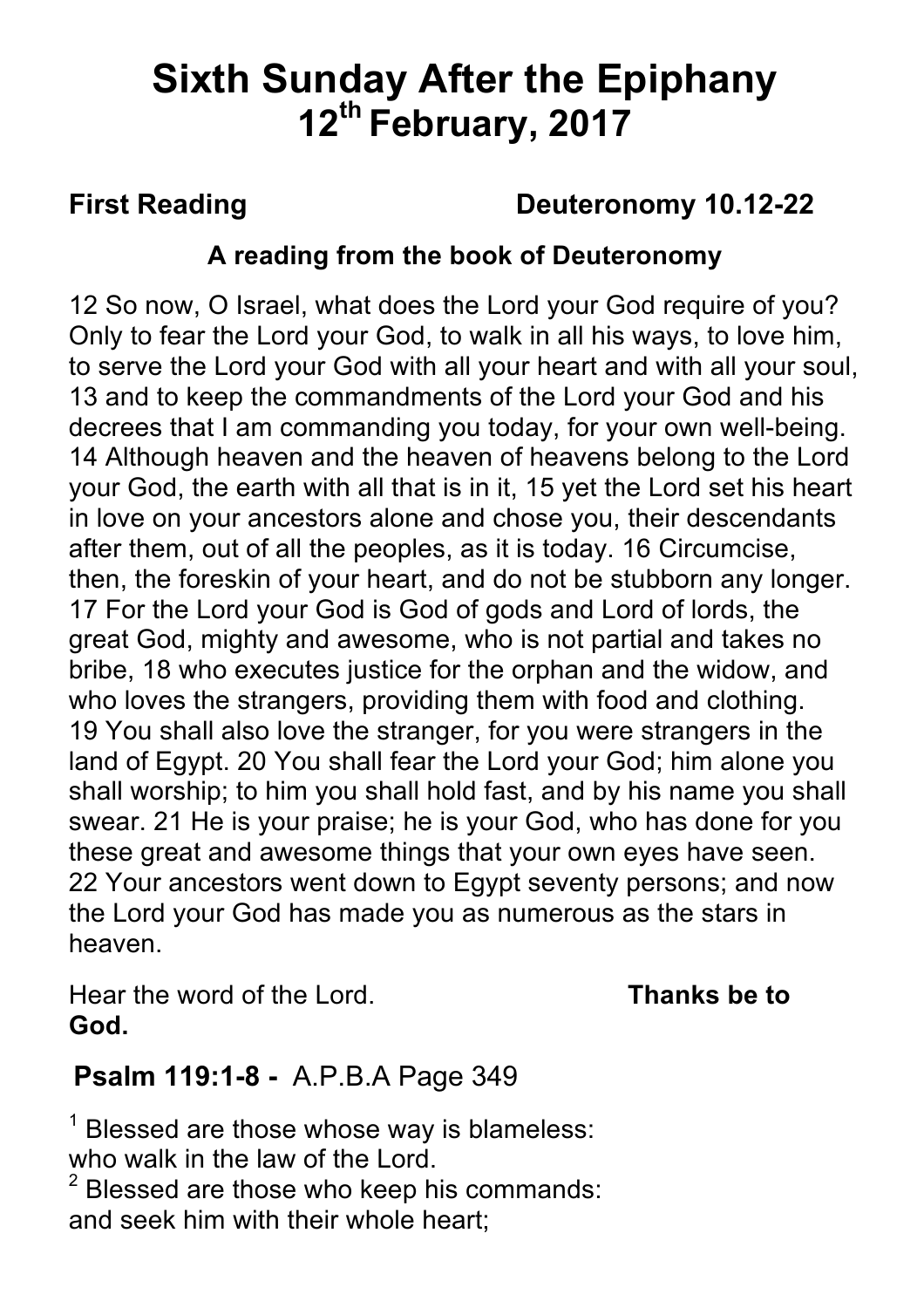$3$  Those who do no wrong: but walk in the ways of our God. <sup>4</sup> For you, Lord, have commanded us: to persevere in all your precepts.  $<sup>5</sup>$  If only my ways were unerring:</sup> towards the keeping of your statutes!  $6$  Then I should not be ashamed: when I looked on all your commandments.  $<sup>7</sup>$  I will praise you with sincerity of heart:</sup> as I learn your righteous judgements. <sup>8</sup> I will keep your statutes:

O forsake me not utterly.

# **Second Reading 1 Corinthians 3.1-9**

# **A reading from the First Letter to the Corinthians**

**<sup>1</sup>** When I came to you, brothers and sisters, I did not come proclaiming the mystery of God to you in lofty words or wisdom.

**<sup>2</sup>** For I decided to know nothing among you except Jesus Christ, and him crucified.

**<sup>3</sup>** And I came to you in weakness and in fear and in much trembling.

**<sup>4</sup>** My speech and my proclamation were not with plausible words of wisdom, but with a demonstration of the Spirit and of power,

**<sup>5</sup>** so that your faith might rest not on human wisdom but on the power of God.

<sup>6</sup> Yet among the mature we do speak wisdom, though it is not a wisdom of this age or of the rulers of this age, who are doomed to perish.

**<sup>7</sup>** But we speak God's wisdom, secret and hidden, which God decreed before the ages for our glory.

**<sup>8</sup>** None of the rulers of this age understood this; for if they had, they would not have crucified the Lord of glory.

<sup>9</sup> But, as it is written,

'What no eye has seen, nor ear heard,

nor the human heart conceived,

what God has prepared for those who love him'—<br><sup>10</sup> these things God has revealed to us through the Spirit; for the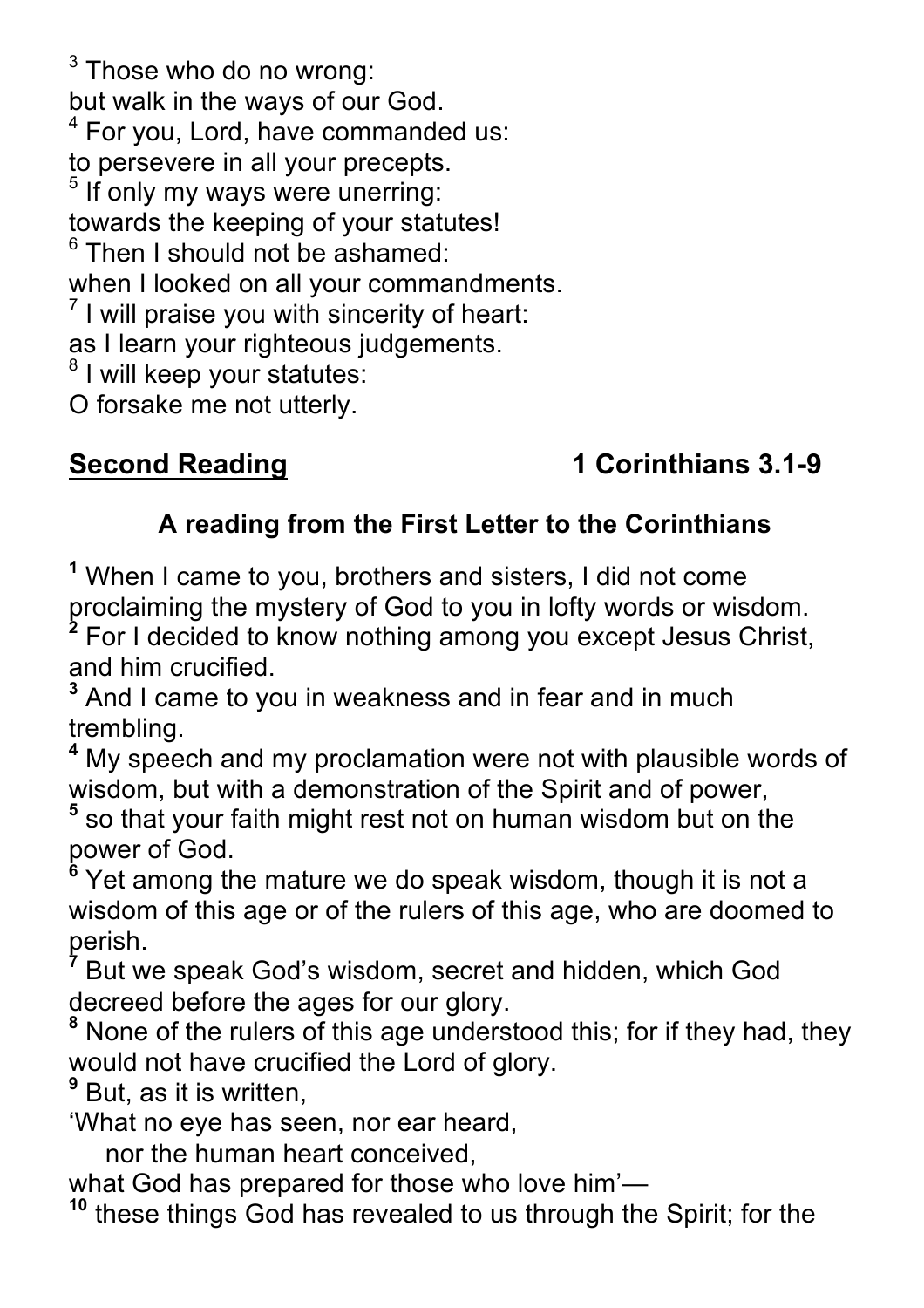Spirit searches everything, even the depths of God.

**<sup>11</sup>** For what human being knows what is truly human except the human spirit that is within? So also no one comprehends what is truly God's except the Spirit of God.

**<sup>12</sup>** Now we have received not the spirit of the world, but the Spirit that is from God, so that we may understand the gifts bestowed on us by God.

**<sup>13</sup>** And we speak of these things in words not taught by human wisdom but taught by the Spirit, interpreting spiritual things to those who are spiritual.

Hear the word of the Lord. **Thanks be to God.**

# **Gospel Matthew 5.21-27**

### **The Gospel of our Lord Jesus Christ according to Matthew**

 $21$  'You have heard that it was said to those of ancient times, "You shall not murder"; and "whoever murders shall be liable to judgement."  $22$  But I say to you that if you are angry with a brother or sister, you will be liable to judgement; and if you insult a brother or sister, you will be liable to the council; and if you say, "You fool", you will be liable to the hell of fire. <sup>23</sup> So when you are offering your gift at the altar, if you remember that your brother or sister has something against you,  $24$  leave your gift there before the altar and go; first be reconciled to your brother or sister, and then come and offer your gift. <sup>25</sup> Come to terms quickly with your accuser while you are on the way to court with him, or your accuser may hand you over to the judge, and the judge to the guard, and you will be thrown into prison. <sup>26</sup> Truly I tell you, you will never get out until you have paid the last penny. <sup>27</sup> 'You have heard that it was said, "You shall not commit adultery."

**Christ.**

The Gospel of the Lord **Praise to you Lord Jesus**